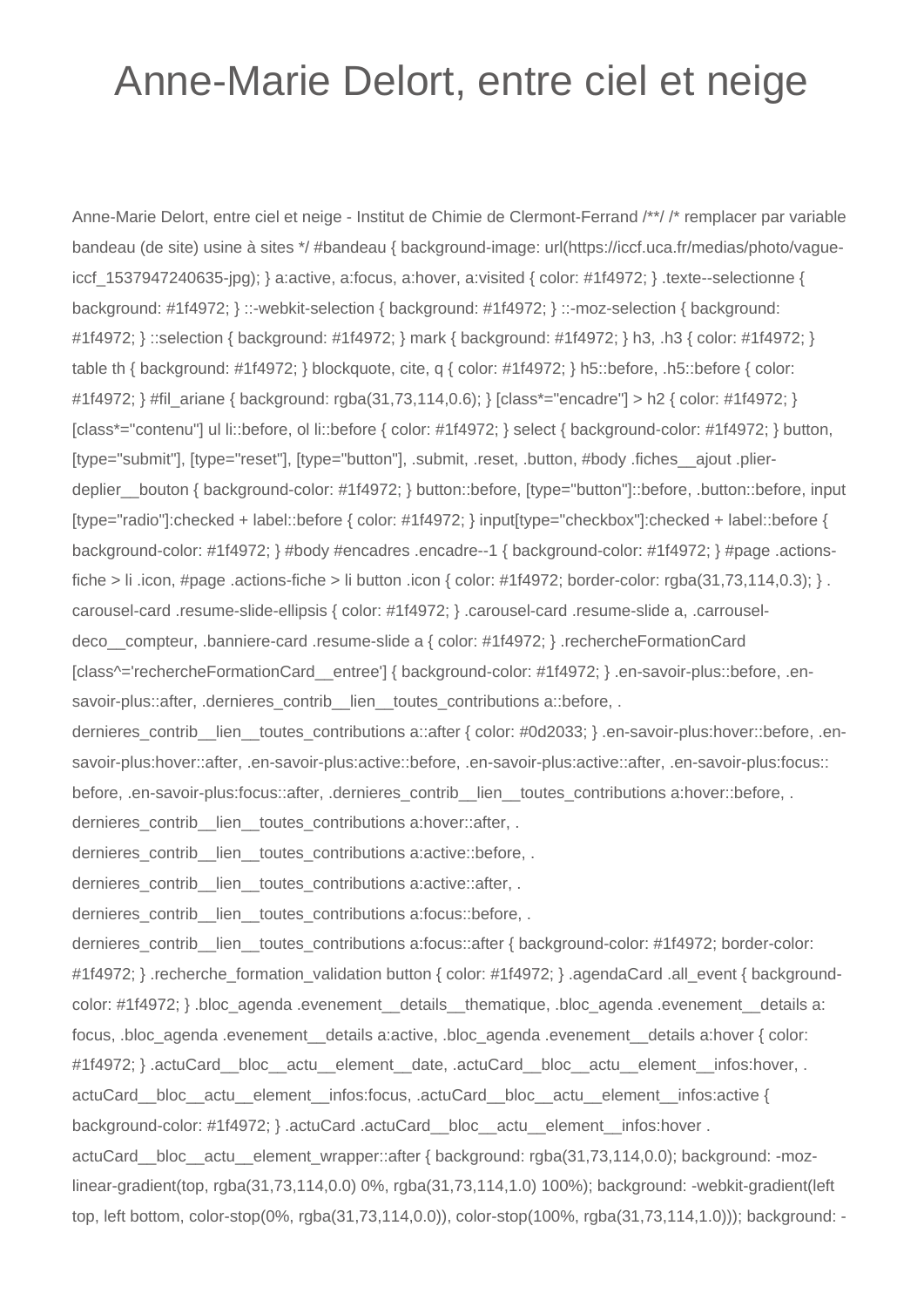webkit-linear-gradient(top, rgba(31,73,114,0.0) 0%, rgba(31,73,114,1.0) 100%); background: -o-lineargradient(top, rgba(31,73,114,0.0) 0%, rgba(31,73,114,1.0) 100%); background: -ms-linear-gradient(top, rgba(31,73,114,0.0) 0%, rgba(31,73,114,1.0) 100%); background: linear-gradient(to bottom, rgba (31,73,114,0.0) 0%, rgba(31,73,114,1.0) 100%); filter: progid:DXImageTransform.Microsoft.gradient (startColorstr='#c0d9c1', endColorstr='#c0d9c1', GradientType=0); } .

actuCard\_\_bloc\_\_actu\_\_element\_\_infos::before, .aussiCard a:hover::before, .aussiCard a:active::before, . aussiCard a:focus::before, .ficheaccueil .focusCard .focusCard infos::after, .

actuCard bloc actu element infos:hover::before { background-color: rgba(31,73,114,0.5); } . vousetesCard\_\_element, .vousetesCard .accueil\_circle\_picto { background-color: #1f4972; }  $[class^{\prime}$ ='aussiCard\_element'] .aussiCard\_element\_bulle { background-color: rgba(31,73,114,0.83); } . actuCard .en-savoir-plus { background-color: #1f4972; } .lien \_ acces \_ direct \_ item:nth-child(odd), . lien\_acces\_direct\_item:nth-child(even) span { background-color: #1f4972; } .lien\_acces\_direct\_item: nth-child(even) a { color: #1f4972; } .menu level item--niveau1 lien { color: #1f4972; } #acces\_directs button.active, #versions button.active, #acces\_directs .button.active, #versions .button.active { color: #1f4972; } .reseaux-sociaux span { background-color: #1f4972; } #recherche-simple button { color: #1f4972; } .show-menu #menu\_principal, #menu\_principal > li > .menu\_\_level { background-color: #1f4972; } #menu . menu\_\_toggle::before { color: #1f4972; } .pied\_banniere\_\_info\_telephone, #menu\_pied\_page li a, .twittercard .owl-prev::before, .twitter-card .owl-next::before { color: #091522; } .pied\_banniere\_info\_mail, . pied\_banniere\_\_info\_telephone::before, .pied\_banniere\_\_info\_telephone span, #menu\_pied\_page li a: focus, #menu\_pied\_page li a:active, #menu\_pied\_page li a:hover { color: #1f4972; } .

pied\_page\_\_newsletter\_form::before, .pied\_page\_\_newsletter { background-color: #1f4972; } #haut\_page { border-color: #1f4972; } #haut\_page .icon { color: #1f4972; } .titre\_twitter\_card { color: #1f4972; } .twittercard .owl-prev, .twitter-card .owl-next { border-color: #1f4972; } #body .twitter-card .owl-prev:hover, #body . twitter-card .owl-prev:focus, #body .twitter-card .owl-prev:active, #body .twitter-card .owl-next:hover, #body . twitter-card .owl-next:focus, #body .twitter-card .owl-next:active { background-color: #1f4972; } .

commentaires saisie .plier-deplier bouton { color: #1f4972; } #newsletter .objets .date, ul.objets .date, ul. objets .lire\_la\_suite:hover::before, ul.objets .lire\_la\_suite:active::before, ul.objets .lire\_la\_suite:focus::before { background-color: #1f4972; } ul.objets .lire\_la\_suite a, ul.objets .lire\_la\_suite::before { color: #1f4972; } #body .onglets\_item--actif { background-color: #1f4972; } #body .onglets\_item--actif::after { border-color: #1f4972 #ffffff #ffffff; } #body.loaded.nocalc .vousetesCard, #body.loaded.nocalc .rechercheFormationCard { background-color: #1f4972; } #body.loaded.nocalc .vousetesCard .accueil\_circle\_item, #body.loaded. nocalc .rechercheFormationCard .accueil\_circle\_item { background-color: #15334f; } .cnil-panel { background-color: #1f4972; } .focusCard .focusCard infos:hover, .focusCard .focusCard infos:active, . focusCard .focusCard\_\_infos:focus, .focusCard .focusCard\_\_infos:hover::before, .focusCard . focusCard\_\_infos:active::before, .focusCard .focusCard\_\_infos:focus::before { background-color: #1f4972; } .focusCard h2::after { color: #1f4972; } .paragraphe\_\_titre--4, .style-4 h2 { background-color: rgba  $(31,73,114,0.6);$  } .paragraphe titre--4:hover, .style-4 h2:hover { background-color: rgba(31,73,114,0.8); } . pagination contenu div.style1 media .type media:hover { background-color: rgba(31,73,114,0.4); } #numero-date { color: #1f4972; } .actuCard .actuCard \_ bloc\_\_actu\_\_element:hover .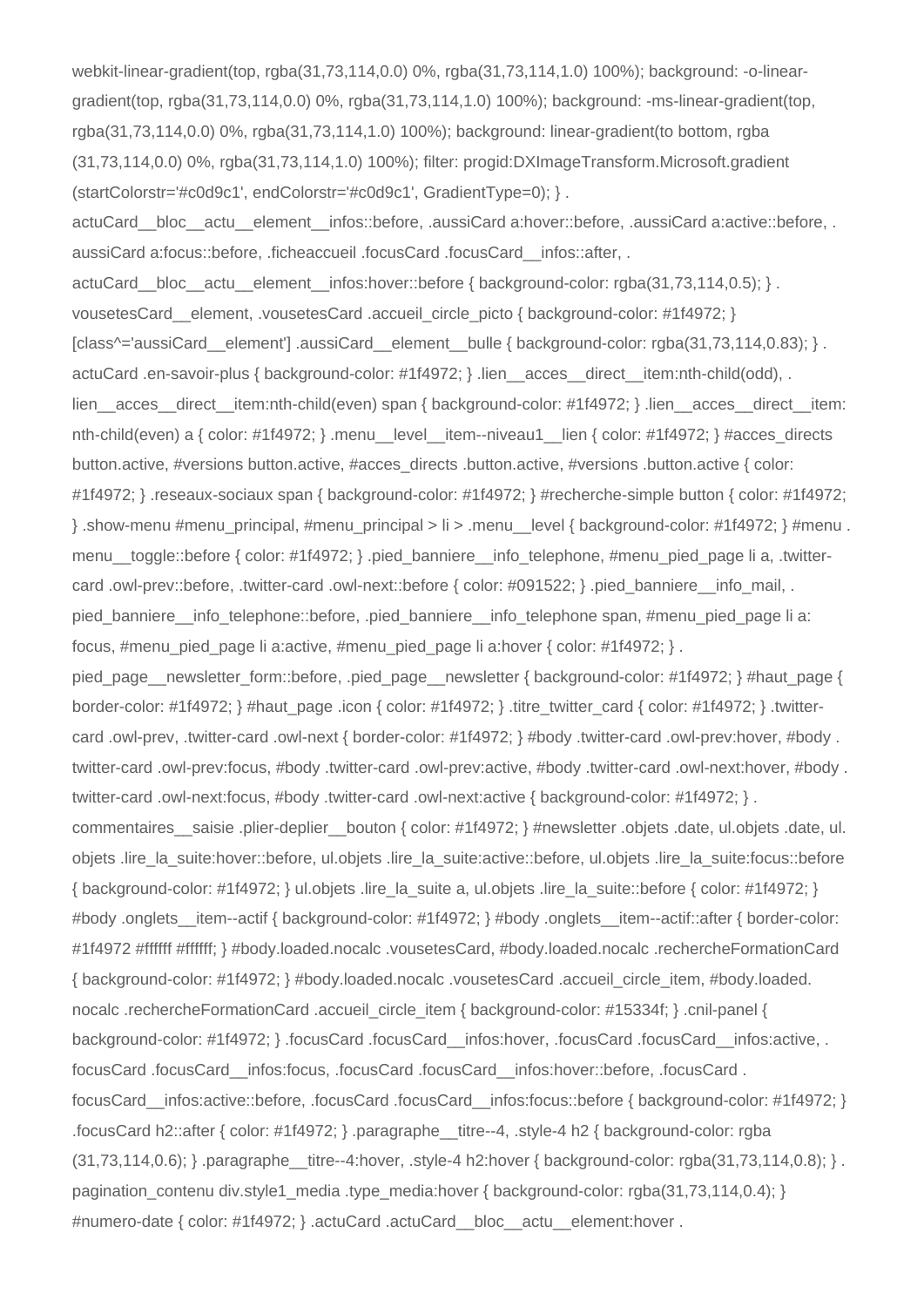actuCard\_bloc\_actu\_element\_date.date\_vide { background-color: #1f4972 !important; } .aggregationitem\_\_aggregation-name { color: #1f4972; } .contenu .search-aggregation\_\_aggregation-list > li . aggregation-item\_aggregation-name, .contenu .search-result result-list > li .aggregationitem\_aggregation-name { background-color: #1f4972; } .search-result\_item-footer { color: #1f4972; } . fichiers-joints\_\_item:hover, .fichiers-joints\_\_item:focus, .fichiers-joints\_\_item:active, .fichiers-joints\_\_item: visited:hover, .fichiers-joints\_\_item:visited:focus, .fichiers-joints\_\_item:visited:active { background-color: #1f4972; } .collaboratif #menu\_espace .encadre\_espace li::before, .collaboratif #menu\_espace . encadre\_espace ul li.plier-deplier a, .collaboratif #menu\_espace a, .collaboratif #menu\_espace a:hover, . collaboratif #menu\_espace a:active, .collaboratif #menu\_espace a:focus { color: #1f4972; } .searchresults list-parcours-list .search-results list-parcours-item::before { color: #1f4972; } body.fiche.formation #jumps ul li a:after { background-color: #1f4972; } body.fiche.formation .contenu #zone-titre h1:before { background-color: #1f4972; } body.fiche.formation .cta-icon--brochures svg path, body.fiche.formation .ctaicon--renseignements svg path, body.fiche.formation .cta-icon--inscription svg path, body.fiche.formation . cta-icon--envoyer-un-message svg path { fill: #1f4972; } body.fiche.formation .cta\_\_title\_\_icon { color: #1f4972; } body.fiche.formation #tuiles .card.parcoursCard { background-color: #1f4972; } body.fiche. formation section h3 a[data-toggle-odf] { background-color: #1f4972; } body.fiche.formation #jumps ul li a. current { border-bottom-color: #1f4972; } body.fiche.formation #tuiles .card dt { color: #1f4972; } body.fiche. formation #tuiles .radial-progress .inset .counter, body.fiche.formation #tuiles .chiffre .counter { color: #1f4972; } .search-metadata\_\_search-input\_\_button { color: #4475a2; } .search-filter\_filter-selected { background-color: #4475a2; } a, a[href="#2"]:active, a[href="#2"]:focus, a[href="#2"]:hover { color: #4475a2; } h1::after, .h1::after, h2::before, .h2::before { color: #4475a2; } h4, .h4 { color: #4475a2; } button:focus, button:active, button:hover, [type="submit"]:focus, [type="submit"]:active, [type="submit"]:hover, [type=" reset"]:focus, [type="reset"]:active, [type="reset"]:hover, [type="button"]:focus, [type="button"]:active, [type=" button"]:hover, .submit:focus, .submit:active, .submit:hover, .reset:focus, .reset:active, .reset:hover, .button: focus, .button:active, .button:hover, #body .fiches\_\_ajout .plier-deplier\_\_bouton:hover, #body .fiches\_\_ajout .plier-deplier\_bouton:active, #body .fiches\_ajout .plier-deplier\_bouton:focus { background-color: #4475a2; } [class\*="encadre"] [class\*="contenu"] ul ul li::before, [class\*="encadre"] ol ol li::before, [class\*=" encadre"] [class\*="contenu"] ul ol li::before, [class\*="encadre"] ol ul li::before { color: #4475a2; } .en-savoirplus::before, .en-savoir-plus::after, .dernieres\_contrib\_\_lien\_\_toutes\_contributions a::before, . dernieres\_contrib\_lien\_toutes\_contributions a::after{ border-color: #4475a2; } body.fiche.formation section.panel .more-less a { color: #4475a2; } body.fiche.formation section.panel .more-less .more:after, body.fiche.formation section.panel .more-less .less:after { background-color: #4475a2; } . rechercheFormationCard h2::before { color: #6990b4; } .actuCard h3::after, .focusCard h3::after { color: #4475a2; } .vousetesCard h2::after { color: #4475a2; } #acces\_directs button.active::after, #versions button. active::after, #acces\_directs .button.active::after, #versions .button.active::after, #versions [ariaexpanded='true'], #versions [aria-expanded='true']::after { color: #4475a2; } .reseaux-sociaux a:hover span, . reseaux-sociaux a:active span, .reseaux-sociaux a:focus span { background-color: #4475a2; } #menu\_principal > li > button.active, html.no-js #menu\_principal > li > button:hover, #menu\_principal > li > a.active, html.no-js #menu\_principal > li > a:hover, #menu\_principal > li > span.active, html.no-js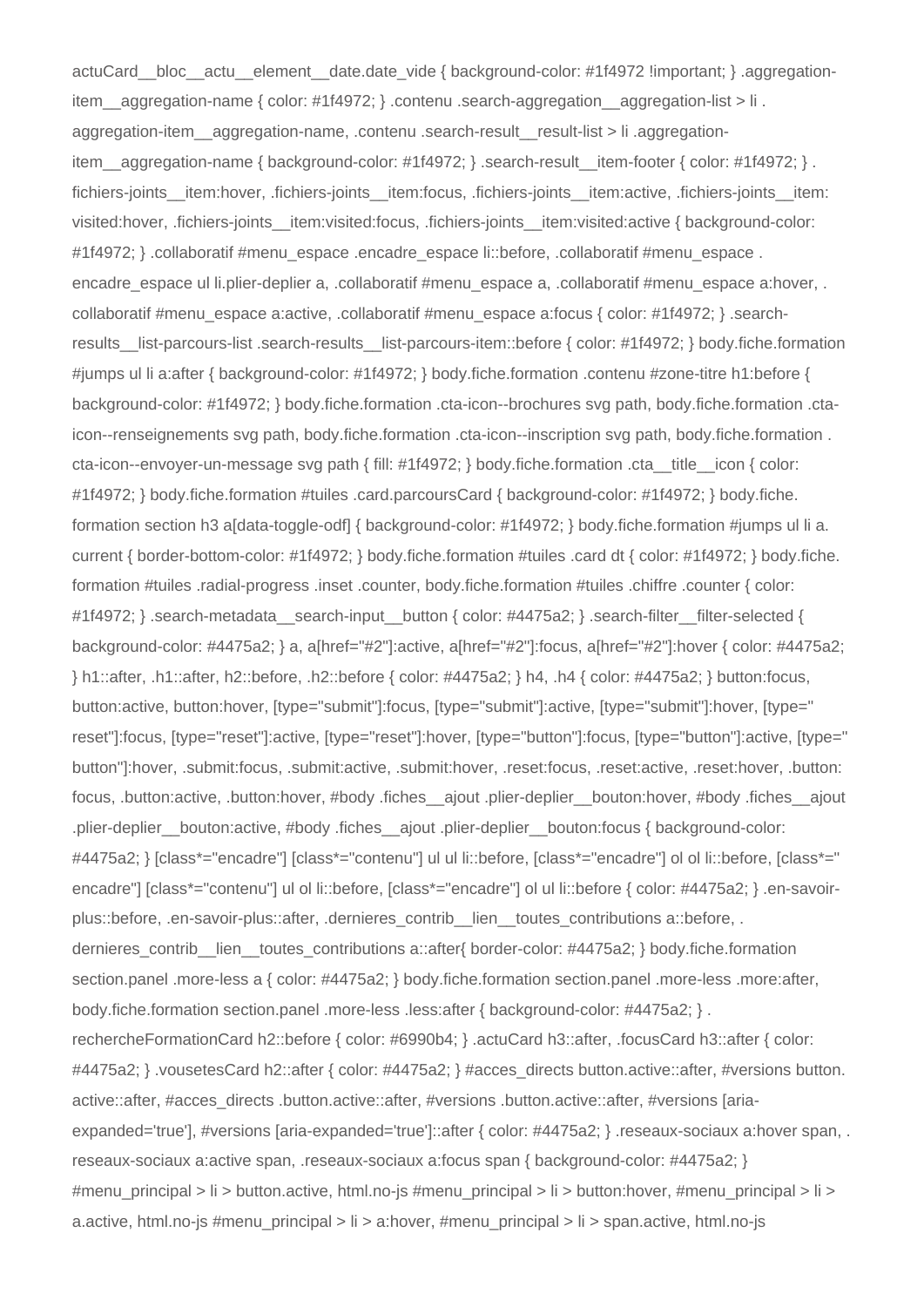#menu\_principal > li > span:hover { color: #4475a2; } #menu\_principal > li > button.active::after, html.no-js #menu\_principal > li > button:hover::after, #menu\_principal > li > a.active::after, html.no-js #menu\_principal > li > a:hover::after, #menu\_principal > li > span.active::after, html.no-js #menu\_principal > li > span:hover:: after { background-color:  $\#4475a2$ ; }  $\#$ menu principal > li > .menu level .menu level items > ul > li > button::before, #menu\_principal > li > .menu\_\_level .menu\_\_level\_\_items > ul > li > a::before, #menu\_principal > li > .menu\_level .menu\_level\_items > ul > li > span::before { color: #4475a2; } #menu principal > li > .menu level .menu level items > ul > li ul li > button, #menu principal > li > . menu level .menu level items  $>$  ul  $>$  li ul li  $>$  a, #menu principal  $>$  li  $>$  .menu level . menu level items  $>$  ul  $>$  li ul li  $>$  span { color: #a1bad0; } #liste resultats li  $>$  a::before { color: #4475a2; } .search-results list-structure a { color: #4475a2; } .fichiers-joints item .fichiers-joints item download, . fichiers-joints\_item .fichiers-joints\_item\_type { color: #6a9fd1; } .fichiers-joints\_item:hover .fichiersjoints item type, .fichiers-joints item:focus .fichiers-joints item type { color: #ffffff; } .ficheaccueil . actuCard .actuCard\_\_bloc\_\_actu\_\_element\_wrapper::after { background: rgba(210,226,241,0.0); background: -moz-linear-gradient(top, rgba(210,226,241,0.0) 0%, rgba(210,226,241,1.0) 100%); background: -webkit-gradient(left top, left bottom, color-stop(0%, rgba(210,226,241,0.0)), color-stop(100%, rgba(210,226,241,1.0))); background: -webkit-linear-gradient(top, rgba(210,226,241,0.0) 0%, rgba (210,226,241,1.0) 100%); background: -o-linear-gradient(top, rgba(210,226,241,0.0) 0%, rgba (210,226,241,1.0) 100%); background: -ms-linear-gradient(top, rgba(210,226,241,0.0) 0%, rgba (210,226,241,1.0) 100%); background: linear-gradient(to bottom, rgba(210,226,241,0.0) 0%, rgba (210,226,241,1.0) 100%); filter: progid:DXImageTransform.Microsoft.gradient(startColorstr='#c0d9c1', endColorstr='#c0d9c1', GradientType=0); } blockquote::before, cite::before, q::before, blockquote::after, cite::after, q::after { color: #6a9fd1; } [class\*="contenu"] ul ul li::before, ol ol li::before, [class\*="contenu"] ul ol li::before, ol ul li::before { color: #6a9fd1; } .paragraphe--1, .paragraphe\_\_titre--2, .collaboratif h2 { background-color: rgba(106,159,209,0.37); } .style-1, .style-2 h2 { background-color: rgba (106,159,209,0.37); padding: 1.5em 2.143em; } .style-2 h2, .style-1 { -moz-border-radius: 5px; -webkitborder-radius: 5px; border-radius: 5px; } [class\*="encadre"] > h2::after { color: #6a9fd1; } /\*\*Elements en couleurs inverse \*/ .encadre--1 h1::after, .encadre--1 h2::before, .encadre--1 h2::before, .encadre--1 h5:: before, .encadre--1 a, .encadre--1 a:active, .encadre--1 a:focus, .encadre--1 a:hover, .encadre--1 blockquote::before, .encadre--1 cite::before, .encadre--1 q::before, .encadre--1 blockquote::after, .encadre-- 1 cite::after, .encadre--1 q::after, [class\*="encadre"] [class\*="contenu"] ul li::before, [class\*="encadre"] ol li:: before, .encadre--1 button::before, .encadre--1 [type="button"]::before, .encadre--1 .button::before { color: #6a9fd1; } .encadre--1 button, .encadre--1 [type="submit"], .encadre--1 [type="reset"], .encadre--1 [type=" button"], .encadre--1 .submit, .encadre--1 .reset, .encadre--1 .button { background: #6a9fd1; }. menu\_\_level\_\_accroche h1::after, .menu\_\_level\_\_accroche h2::before, .menu\_\_level\_\_accroche h2:: before, .menu level accroche h5::before, .menu level accroche a, .menu level accroche a:active, .menu\_\_level\_\_accroche a:focus, .menu\_\_level\_\_accroche a:hover, .menu\_\_level\_\_accroche blockquote:: before, .menu level accroche cite::before, .menu level accroche q::before, .menu level accroche blockquote::after, .menu level accroche cite::after, .menu level accroche q::after, . menu\_level\_accroche [class\*="contenu"] ul li::before, .menu\_level\_accroche ol li::before, .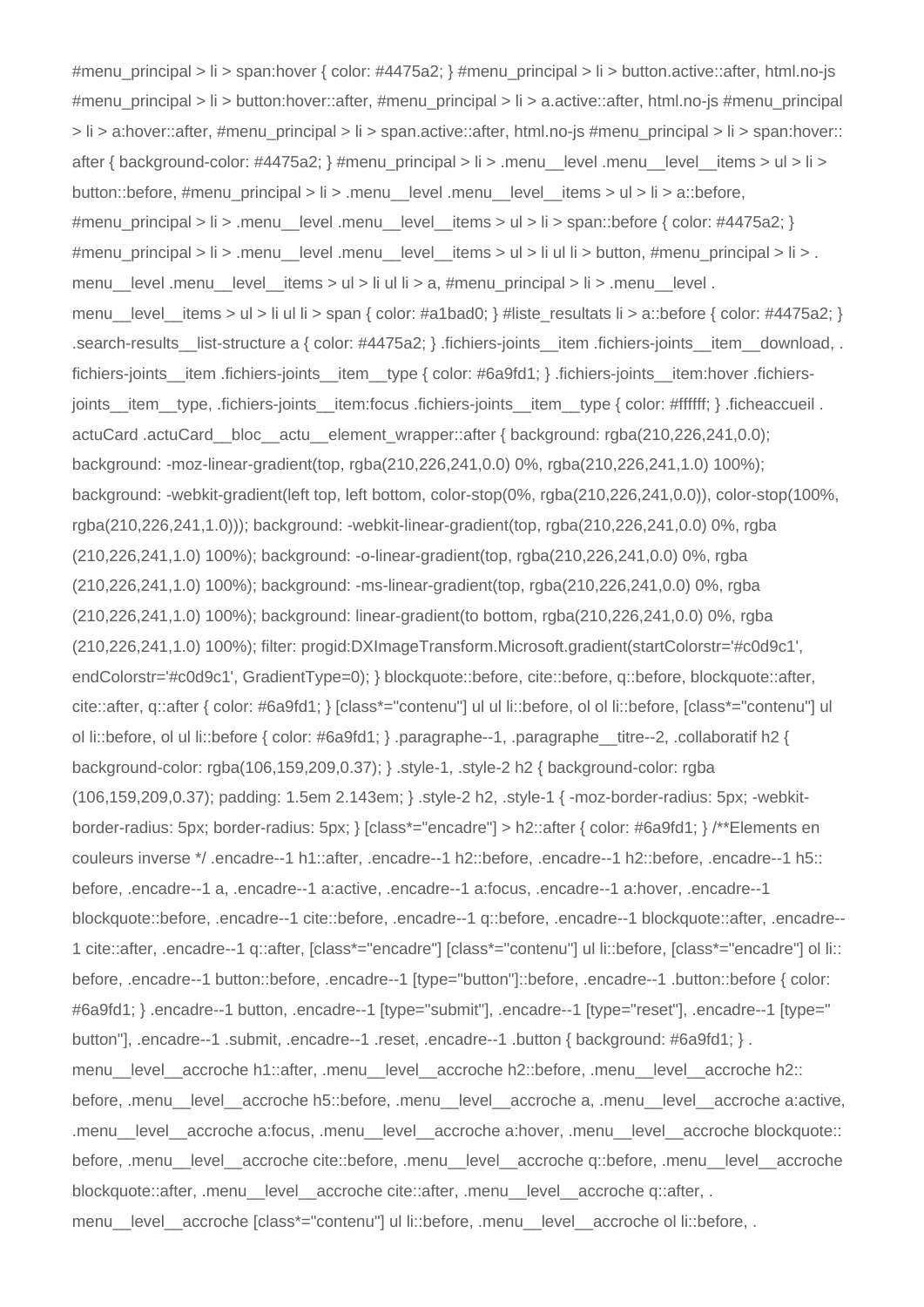menu\_level\_accroche button::before, .menu\_level\_accroche [type="button"]::before, . menu\_level\_accroche .button::before { color: #6a9fd1; } .menu\_level\_accroche button, . menu\_\_level\_\_accroche [type="submit"], .menu\_\_level\_\_accroche [type="reset"], .menu\_\_level\_\_accroche [type="button"], .menu level accroche .submit, .menu level accroche .reset, . menu\_\_level\_\_accroche .button { background: #6a9fd1; } #page .actions-fiche > li.couleur\_tertiaire .icon, #page .actions-fiche > li.couleur\_tertiaire button .icon { color: #6a9fd1; border-color: rgba(106,159,209,0.6); } .actuCard\_\_bloc\_\_actu\_\_element\_\_infos, .actuCard\_\_bloc\_\_actu\_\_element\_\_photo, . actuCard bloc actu element date.date vide { background-color: #d2e2f1; } .header ligne1, .contenu .search-main-form { background-color: #f0f5fa; } #acces\_directs button::after, #versions button::after, #acces\_directs .button::after, #versions .button::after { color: #6a9fd1; } . header ligne acces directs ouverts, #versions ul { background-color: #d9e7f3; } . pied\_page\_newsletter\_form\_input .input\_submit { background: #6a9fd1; } .figure\_\_figcaption, #body . style1\_media\_titre\_titre\_corps { background-color: #d2e2f1; } .focusCard .focusCard .jnfos, .focusCard . focusCard\_\_infos::before { background-color: #d2e2f1; } .search-results\_\_list-bt-decouvrir .style\_bouton { background-color: #6a9fd1; } body.fiche.formation #tuiles .card { background-color: rgba (106,159,209,0.37); } body.fiche.formation #tuiles .radial-progress svg .full { stroke: #6a9fd1; } body.fiche. formation #jumps:after, body.fiche.formation #call-to-actions:after { background-color: #6a9fd1; } body.fiche. formation section.panel.alt-background { background-color: rgba(106,159,209,0.37); } .encadre--1 button: focus, .encadre--1 button:active, .encadre--1 button:hover, .encadre--1 [type="submit"]:focus, .encadre--1 [type="submit"]:active, .encadre--1 [type="submit"]:hover, .encadre--1 [type="reset"]:focus, .encadre--1 [type="reset"]:active, .encadre--1 [type="reset"]:hover, .encadre--1 [type="button"]:focus, .encadre--1 [type=" button"]:active, .encadre--1 [type="button"]:hover, .encadre--1 .submit:focus, .encadre--1 .submit:active, . encadre--1 .submit:hover, .encadre--1 .reset:focus, .encadre--1 .reset:active, .encadre--1 .reset:hover, . encadre--1 .button:focus, .encadre--1 .button:active, .encadre--1 .button:hover { background: #5d8bb7; } body.fiche.formation section .half h3 a[data-toggle-odf] { background-color: #5f8fbc; } #page .actions-fiche > li.actions-fiche\_\_item > a:hover .icon, #page .actions-fiche > li.actions-fiche\_\_item > a:active .icon, #page .actions-fiche > li.actions-fiche\_\_item > a:focus .icon, #page .actions-fiche > li.actions-fiche\_\_item > button: hover .icon, #page .actions-fiche > li.actions-fiche item > button:active .icon, #page .actions-fiche > li. actions-fiche item > button:focus .icon { background: #6a9fd1; border-color: #6a9fd1; } . rechercheFormationCard [class^='rechercheFormationCard\_\_entree']:hover, .rechercheFormationCard [class^='rechercheFormationCard\_\_entree']:active, .rechercheFormationCard [class^='rechercheFormationCard entree']:focus { background-color: #6a9fd1; } .agendaCard .all event: hover, .agendaCard .all event:active, .agendaCard .all event:focus, .agendaCard .all event:hover::after, . agendaCard .all\_event:active::after, .agendaCard .all\_event:focus::after { background-color: #6a9fd1; } . vousetesCard .accueil\_circle\_picto:hover, .vousetesCard .accueil\_circle\_picto:active, .vousetesCard . accueil\_circle\_picto:focus { background-color: #6a9fd1; } #telecharger li:hover { background-color: #6a9fd1; } .search-results\_\_list-bt-decouvrir .style\_bouton { background-color: #6a9fd1; } body.fiche.formation . cta title:hover .cta title icon { color: #6a9fd1; background-color: #6a9fd1; } #page .actions-fiche > li. actions-fiche\_\_item > a:hover .icon, #page .actions-fiche > li.actions-fiche\_\_item > a:active .icon, #page .